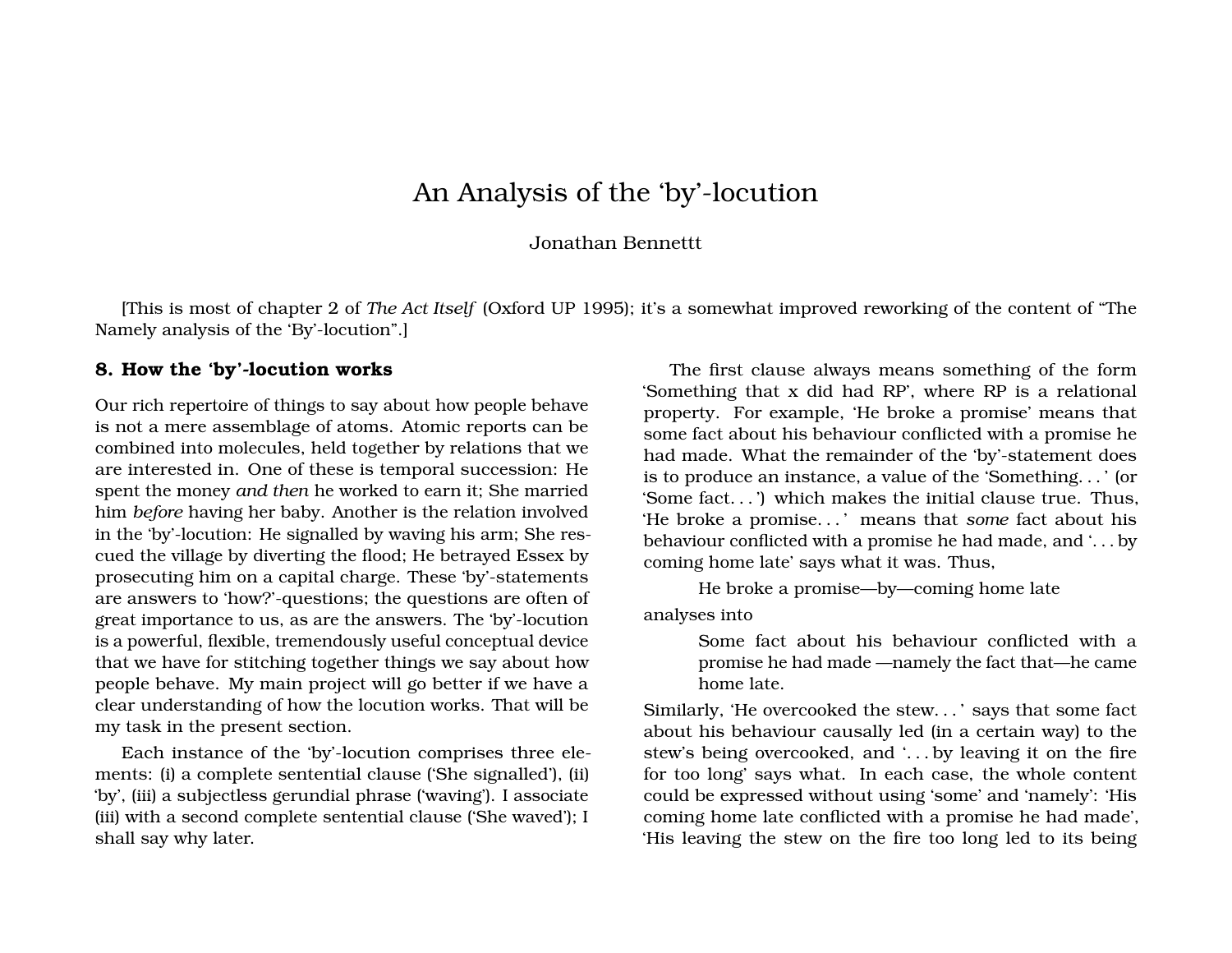overcooked'. My more prolix 'some'/'namely' version has two merits: it brings out in a perspicuous way what is common to all instances of the 'by'-locution, and it explicitly states the two trivially entailed propositions—that he broke a promise and that he came home late, that he overcooked the stew and that he left it on the fire for too long.

When we say that someone  $\phi$ ed by  $\pi$ ing, the proposition that he  $\pi$ ed may also mean something of the form 'Something that he did had RP', so that it can be fed into a new 'by'-statement. This lets us make chains: 'He spoiled the party by insulting the host, which he did by insinuating that the host gave the party only to further his career, which he did by saying "I see that nobody higher than vice-president is here; don't you wish you had saved your money?"' The last term in that chain would be hard to specify further with help from 'by', though one might say that he uttered that sentence by moving his vocal organs in certain ways. I shall return to this in Section 11 below.

Such chains can be enormously long: we can report behaviour in ways that involve relation upon relation. Reports of causal chains are striking in this respect. When someone's conduct has a certain causal upshot, this will have others in its turn, and so on indefinitely; and these more remote consequences can often be reported in statements that do not use 'cause' or 'consequence' or the like. So in answer to 'What did he do?' we can often choose how far to go along the causal chain. Joel Feinberg has called this phenomenon 'the accordion effect'.<sup>1</sup> What did he do?

•He saved the village. •He prevented a flood. •He diverted the stream. •He blocked an outlet. •He felled a tree. •He moved thus and so with a saw.

These can all be true because of a single set of movements that he made: He saved the village by preventing a flood, which he did by diverting the stream, which he did by. . . and so on. Also, links can be omitted: He saved the village by felling a tree, he prevented a flood by moving thus and so with a saw.

My 'namely'-analysis seems to be a pretty good account of how the 'by'-locution works. It is clearer than any of its predecessors, and unlike them it covers all the territory.<sup>2</sup> If this simple proposal is right, why has it been so long in coming? The surface answer is that previous workers on the problem (including myself) did not dig into the initial clause of the 'by'-locution so as to uncover the existential quantifier; until that comes into the open, 'namely' has nothing to grab onto. The idea of digging came easily, once I had realized that 'by'-statements do not relate human *acts* to one another.

This was part of the still larger discovery—as I think it to be—that the act concept should not predominate in any inquiry into our thought and talk about how people behave. Much analytic philosophy about behaviour has, I believe, been cramped and thus distorted by reliance on the act concept, and many aspects of this book reflect my

<sup>&</sup>lt;sup>1</sup> Joel Feinberg, 'Action and Responsibility', pp. 134f.<br><sup>2</sup> See far avanuale L.L. Austine Hausta De Things Hi

<sup>2</sup> See for example J. L. Austin, *How to Do Things With Words*, Lecture 10; Alvin A. Goldman, *A Theory of Human Action*, chapter 2; Judith Jarvis Thomson, *Acts and Other Events*, p. 204 (formula T-S7) and p. 218 (formula T-S12); and Carl Ginet, *On Action*, pp. 16f. Thomson's ingenious account is confined to cases where RP involves causation, and cannot be extended to cover the likes of 'He divorced her by signing a document' or 'He tried to escape by disguising himself'. The analysis offered by Patrick Francken and Lawrence Brian Lombard, 'How not to Flip the Switch with the Floodlight', p. 39, is similarly limited.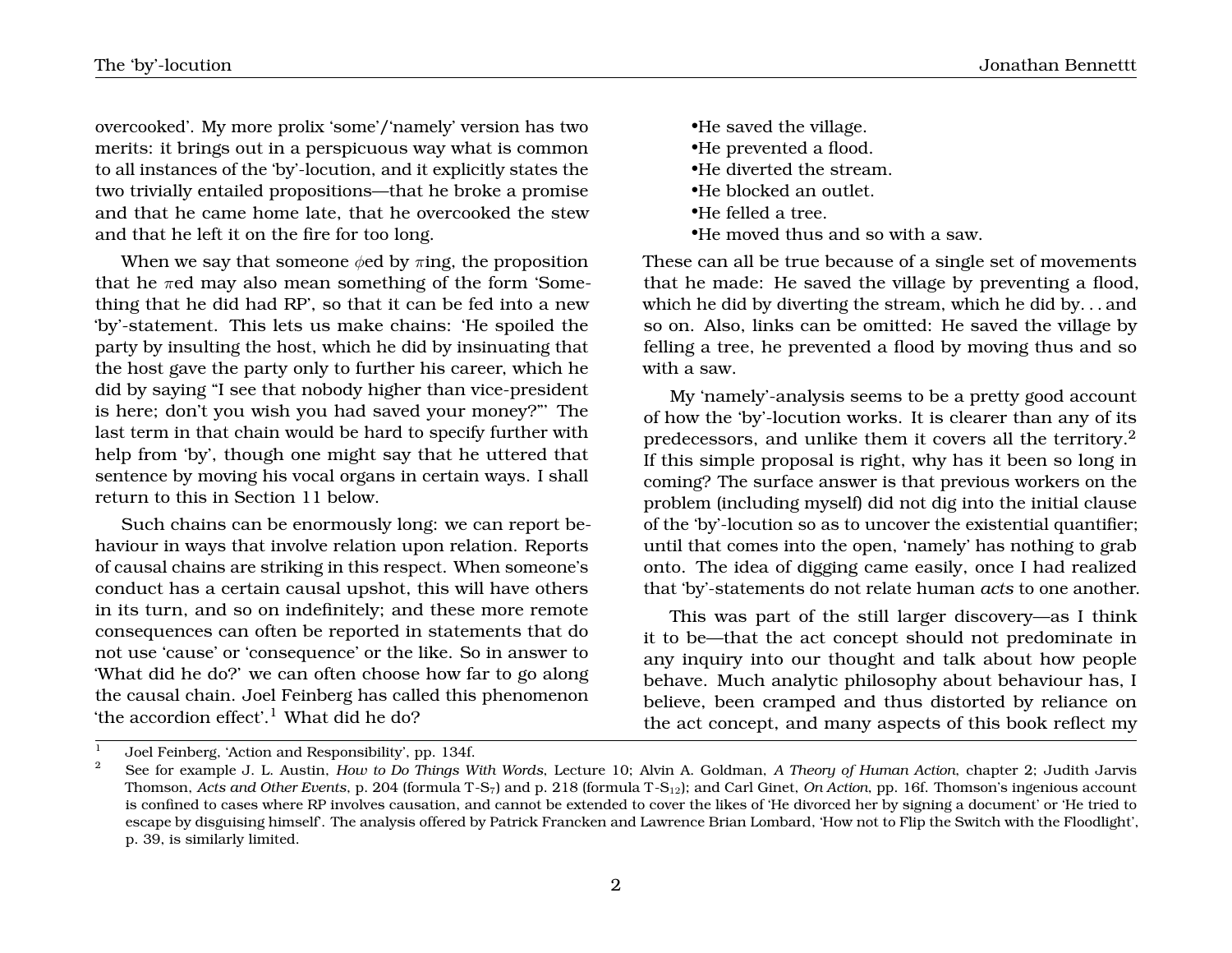having broken free from it. The act concept proved to be an obstacle to understanding in the areas I shall explore; in no philosophical inquiry have I found it helpful. Before showing how it impedes understanding of the 'by'-locution, I should first explain what concept it is.

#### **9. 'Act'**

Acts can also be called actions, and we could speak of 'the action concept', but then we must be wary. My topic is (i) the concept of *actions* or of *an action*, not (ii) that of *action*, with which I have no quarrel. The two differ grammatically as count noun and mass noun, as do 'puddle' and 'water': the former can be pluralized and takes articles while the latter does not; the latter can be preceded by 'a quantity of. . . ' and 'a sample of. . . ', while the former cannot. Puddles are things we count, while water is a kind of stuff that comes in stretches or quantities or amounts. Similarly with machines and machinery, shoes and footwear, snowflakes and snow, loaves and bread. Many nouns can be used in either way: there are three *roads* leading out of town; we walked along miles of bad *road*. 'Action' is such a noun.

When used as a mass noun, 'action' has the same grammar as 'water' and 'snow', occurring in the singular without any article. It does not of course refer to material stuff, but it does refer to *some of what goes on*, or, we might say, to *stuff that is done*. For example:

- **(a)** She sprang into action.
- **(b)** There was a lot of action here this morning.
- **(c)** That was a gratifying course of action.

To get a sense of action as stuff that is done, partly comparable with material stuff, compare those three with these:

- **(a')** She bathed in milk,
- **(b')** There was a lot of fog here this morning,
- **(c)** This is a profitable line of footwear.

We also use 'action', in a grammatically mass fashion, to stand for a universal—namely, whatever it is that an item must have in order to count as action. Used like that, 'action' means the same as 'agency': we speak of an episode as 'an instance of action', or say that some philosopher is exploring the field of 'action'—not meaning 'stuff that is done', but rather the conditions something must satisfy if it is to count as *done*. Agency matters greatly in philosophy. The morality of conduct concerns what we do, as distinct from what happens to us—the movements we make, not the spasmodic twitches that we cannot avoid—and there are philosophical problems about just what this involves. I take this concept on trust, however, making it the frame of my whole inquiry; and in my rare mentions of it I shall call it 'agency', not 'action'. That frees 'action' for use purely to designate stuff that is done, in contrast to 'act', which is my vehicle for the count concept, the notion of individual, countable things that are done.

An act is an event of a certain kind. The shout that he gave was an event; if his giving it was an exercise of human agency, then it was also an act. Thus:

An act is an event that is an instance of agency. We do not yet deeply, analytically understand the concept of *agency*, and that limits our grasp of *act*, which contains  $it.<sup>1</sup>$  What unfits the latter for theoretical use, however, is its well understood ingredient, namely the event concept. This concept behaves well when kept in its place, but that is not in disciplined theories.

<sup>1</sup> I disagree with this: 'If. . . actions are events, a proper understanding of action—including intentional action—requires a proper understanding of events.' Alfred R. Mele, 'Recent Work on Intentional Action', p. 199. We need to understand *event* to understand *actions* (which I call *acts*), but not to understand *action*—whether this is stuff that is done or the universal agency.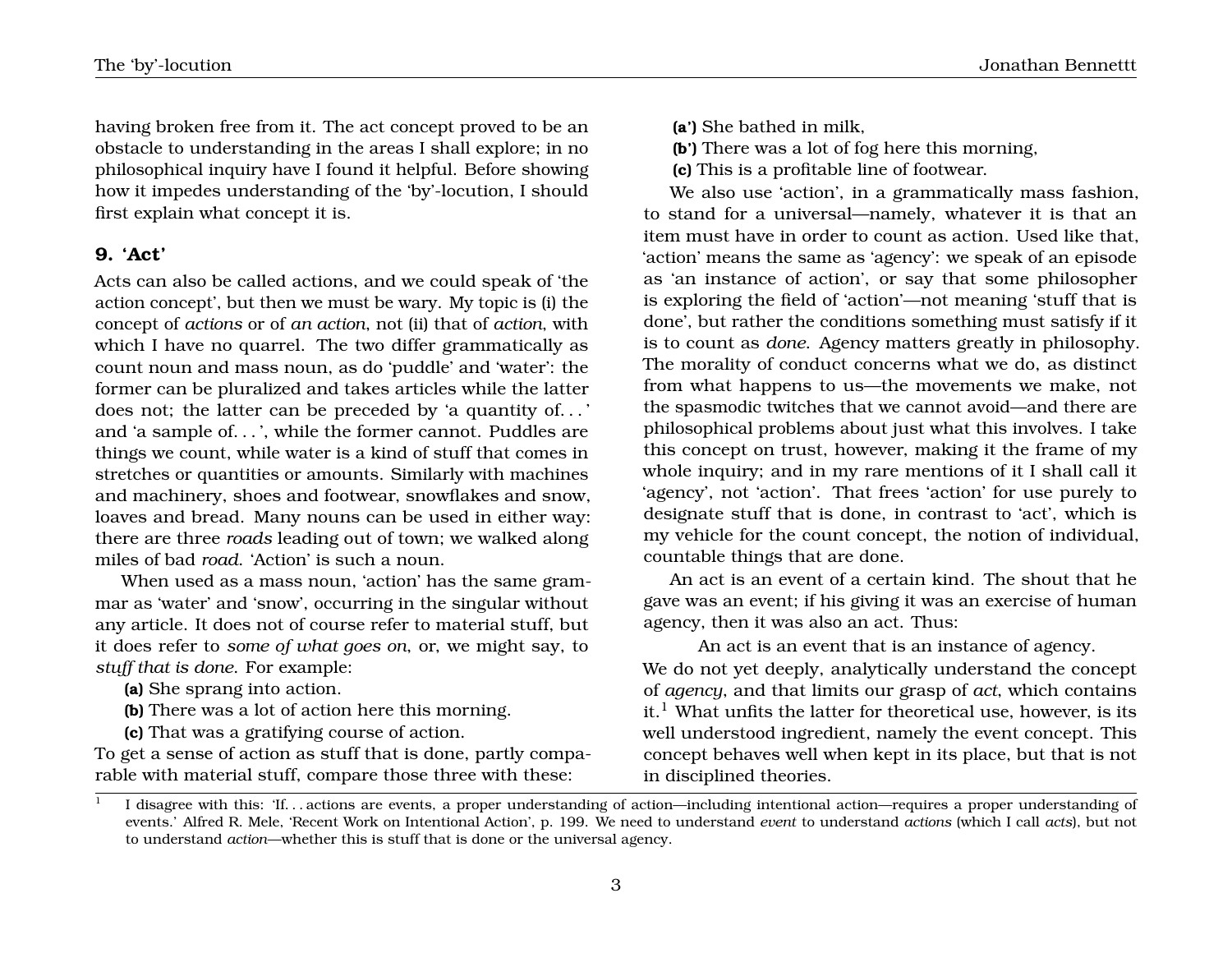Students of it often refer to acts through gerunds, that is, verb derivatives ending in 'ing'. They are apt to refer to *the catch he made* as *his catching of the ball*. That, although correct, is risky because it gets confused with *his catching the ball*, which does not name an event at all. This mix-up has led some into philosophical error. To get an intuitive sense of how the two differ, consider how 'his catching of the ball' behaves like 'the cover of the ball' or some other phrase standing for a thing-like entity:

•It includes an indirect object ('*of* the ball').

•'His' can be replaced by articles ('the catching of the ball', 'a catching of the ball').

•An adjective can precede the gerund ('his lucky catching of the ball').

For reasons like these, 'his catching of the ball' is called a *perfect* nominal, meaning that it has become perfectly noun-like, its parent verb having lost all its nature as a verb. In contrast, 'his catching the ball' has a conflicting set of grammatical properties, which it shares with the propositional 'He catches the ball'.

•It includes a direct object.

•An adverb can precede the gerund ('his brilliantly catching the ball').

•It can be negated ('his not catching the ball').

•It can be modified with tenses ('his having caught the ball').

•It can be modified modally ('his having to catch the ball').

No articles, no '*of* the ball', no preceding adjectives. 'His catching the ball' is called an *imperfect* nominal, because although it behaves in some ways like a noun phrase—e.g. it can be the subject of a sentence—its parent verb is, in Zeno Vendler's phrase, still 'alive and kicking' inside it.<sup>1</sup>

If this quick survey leaves you unconvinced, it need not matter much. I shall keep out of trouble by referring to events not with gerunds but rather through so-called 'derived nominals'—event sortals such as 'appointment', 'birth', 'collapse', 'departure', 'earthquake' and so on. Here are some that are specifically kinds of acts:

> apology, argument, baptism, burial, climb, dance, dismissal, fight, frown, gesture, greeting, hug, intervention, kick, lockout, punch, quip, refusal, resignation, shout, smile, speech, stroll, tackle, takeover, theft, tracheotomy, transplant, visit.

Those words are perfectly nouns: they take adjectives, can be pluralized, and take articles; 'ingratiating smile', 'refusals', 'a transplant', 'the speech'. The kick that he gave her is grammatically on a par with the ring that he gave her; so is the apology that she extracted from him. Events are things that happen.<sup>2</sup> Physical objects are things that do not happen. That is not a mere fact about how we use 'happen': there is a metaphysical basis for it, though I shall not go into it here.

The event concept is good for giving small, vague bits of news, but not for use in hard-edged theories. Two things go wrong, for example, when a philosophical inquiry into behaviour is expressed in terms of the act concept. **(i)** The analysis loses scope, because much of the truth about how people behave is not about their acts. For example, we might be concerned with the fact that *She did not warn him*, or that *She closed at least one of the gates but not more than three*. In neither case can we cleanly say what act of hers interests us. Behavioural facts that are naturally expressed

<sup>1</sup> Almost everything in the present section is derived from Zeno Vendler, 'Facts and Events'. These ideas of Vendler's have been widely accepted and further developed, most recently by Alessandro Zucchi, *The Language of Propositions and Events*.

<sup>2</sup> This phrase is the perfect title of J. E. Tiles' book *Things that Happen*.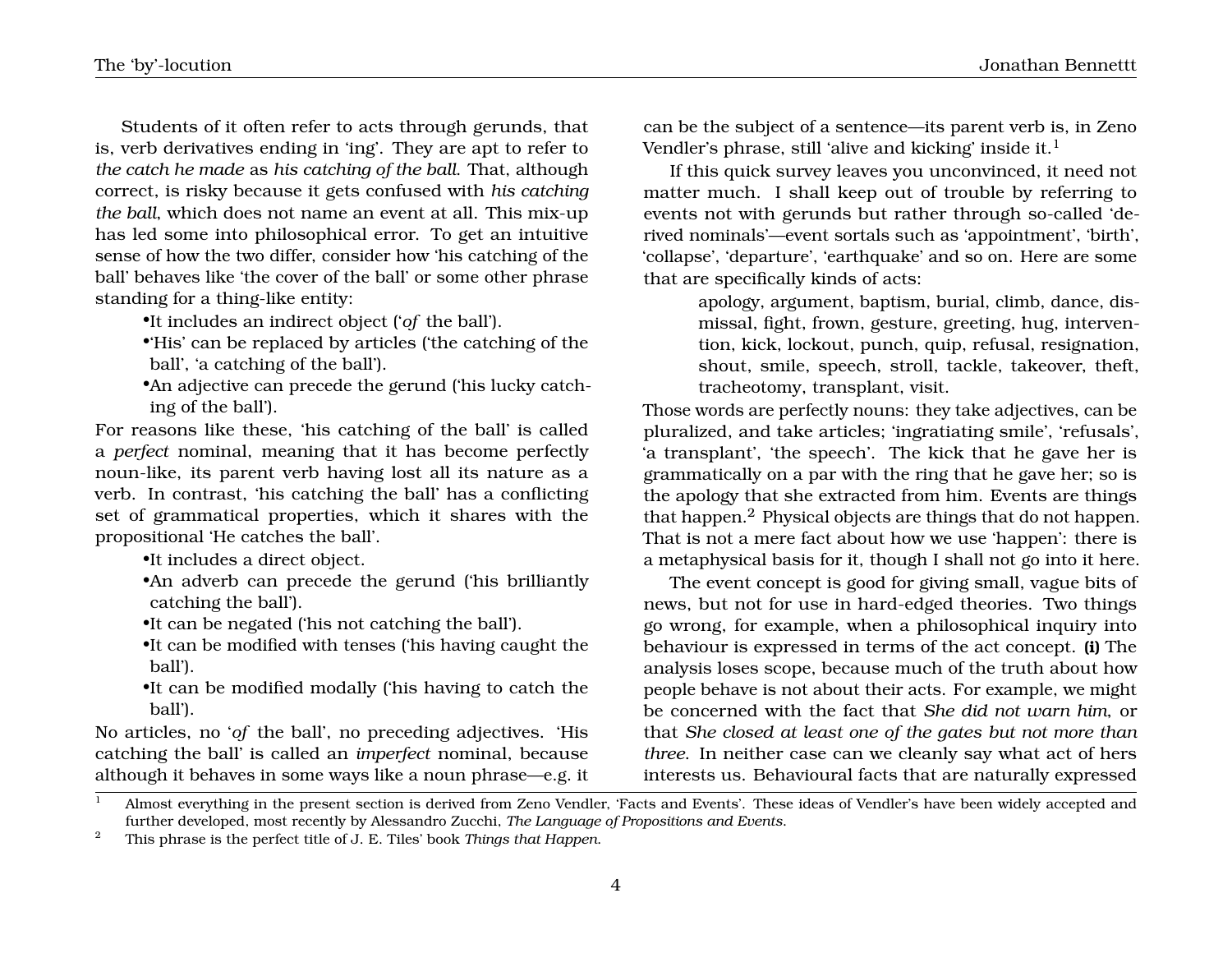with help from negation or disjunction usually lie beyond the reach of the act concept, which thus tethers us, preventing us from ranging across our whole proper territory. **(ii)** The event/act concept creates needless problems. Intending to slap him mildly, she in fact slapped him hard: was *the slap* that she gave him intentional? You can make a case for Yes and one for No; or you can say that 'The slap was intentional' is true in one sense and false in another, or that the slap was intentional under one description but not under another. The question must be faced if the act concept is your topic; but if your concern is with intentions, you need not slog through all this. There is no mystery about the case. What happened was that she intended to slap him mildly, and did slap him hard. If we say, more stiltedly, that she intended it to be the case that *she slapped him mildly*, and in fact she slapped him hard, we make explicit that she intended one fact to obtain but made a different one obtain instead. That is the whole story. We had a 'problem' only because we forced our account of her intention into the constricting mould of the act concept, which pushed it out of shape and then dropped it into quicksand.

Anything useful we can say with the event concept we can say without it; it is everywhere dispensable. Truths about events supervene logically, and in a simple way, on truths about things and their properties: there was a quarrel because some people quarrelled; there was a shower because rain fell; and so on.<sup>1</sup> The only event-using statements that are not simply expressible in other terms are the ones that stir up dissension among theorists: 'When he wins the event with his final jump, the jump is the victory'; 'Two events cannot have exactly the same causes and effects'; 'The fall of this sparrow could have occurred later', '. . . could have

had a different trajectory', '. . . could have been the fall of a different bird'. These have to be wrestled with when the event concept is one's *topic*; but they do not lie across the path to my present goal of finding the best way to think about behaviour.

If my present work has an obvious predecessor, it is Lars Bergström's *The Alternatives and Consequences of Actions*. That work's chances of being helpful are lessened by the heavy use it makes of an act concept. Also, the concept is peculiar: if I reply loudly, Bergström would have it that my reply is one act and my loud reply is another; and he speaks of one act as a 'version' of another, as though acts were stories.

### **10. The grammar of the 'by'-locution**

Previous writers on the 'by'-locution have nearly all approached it through the act concept, asking what the sentence 'She signalled by waving her arm' says about how her *signal* related to her *arm-wave*. I, for one, wasted much time peering at 'by' through the lens of the famous thesis that if she signals by waving then her signal is her wave. We were all wrong to force the act concept into a story so inhospitable to it. I say that for two reasons.

**(i)** ) One is that plenty of 'by'-statements clearly have nothing to do with acts as ordinarily understood. He fulfilled her fears by never once thinking of her during the whole voyage. He did his duty by continually remaining sensitive to any slights to her good name. These are normal 'by'-statements, but the phrases '[his] never once thinking of her during the whole voyage' and '[his] continually remaining sensitive to any slights to her good name' don't strike one as reports on *acts* that he performed. There are countless such examples:

<sup>1</sup> Donald Davidson argues, on the contrary, that we should unpack 'Adam and Eve quarrelled' into 'There was a quarrel, and Adam and Eve took part in it', not vice versa. For references and counter-arguments see my *Events and their Names*, Chapter 11.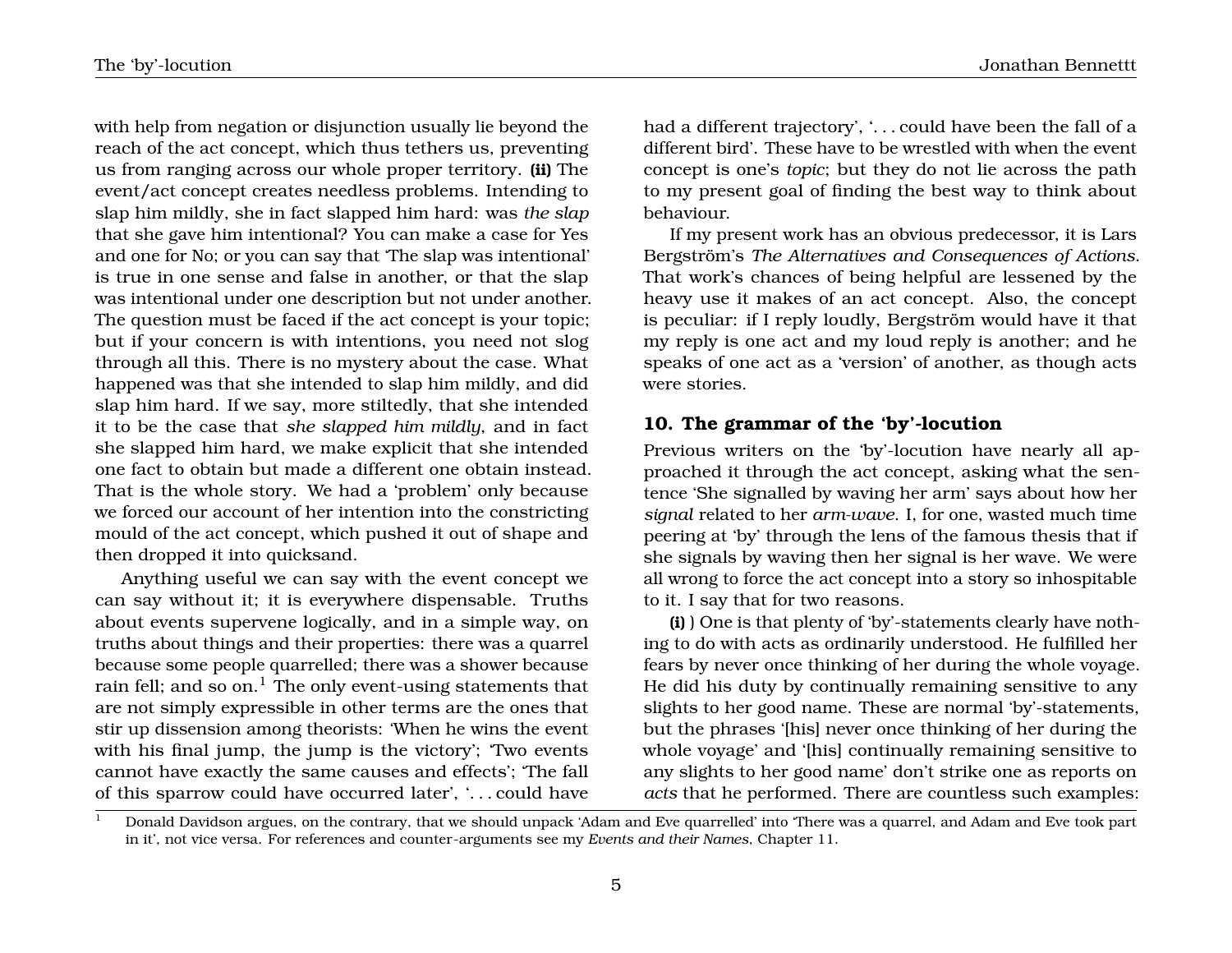He broke the record by not speaking to anyone for five weeks; He upset her by how loudly he cracked his knuckles; She kept him off-balance by treating him nicely every second time they met. There is no clean way to handle these as relatings of act to act.

**(ii)** 'She signalled by raising her hand' does involve acts, because it entails that a signal and a gesture were performed. Even it, however, has no trace of the act concept on its surface; if that concept is to enter the story, it must be dragged in. The sentence has the surface form which I have noted as common to all 'by'-statements: a fully sentential clause ('She signalled. . . '), the word 'by', and a subjectless gerundial nominal ('. . . raising her hand'). Such triples give us 'He broke the record by pushing a railroad car at 10 m.p.h. on level ground', 'He let the apples spoil by leaving them in the barrel', 'She brought down the government by not intervening in the debate', and 'She signalled by raising her hand'. The first item, obviously, states a whole proposition about how the person behaved. It might report an act, but often it does not: the 'by'-locution as such does not force the act concept into that initial sentential clause.

The third item, the noun phrase containing a gerund, is trickier. It seems clear that in 'She signalled by raising her hand' the gerundial phrase is short for '*her* raising her hand', with 'her' being deleted because it co-refers with the subject of the whole sentence. To stop the co-reference, put the first clause into the passive—'A signal was given. . . '—and then we have to put 'her' back in: 'A signal was given by her raising her hand.' Analogously, we delete 'himself' from 'He wants himself to go to the concert' but we do not delete 'her' from 'He wants her to go to the concert'. The best way to see 'She signalled by raising her hand', therefore, is as ending with the complete gerundial nominal 'her raising her hand'. That is an imperfect nominal, which refers to the fact that she raised her hand; or so I have argued, pointing out a series of grammatical features which it shares with whole sentences and not with such act-names as 'the movement she made with her hand'.

So the 'by'-locution as such does not involve the act concept. The form of it is: *a proposition about behaviour— 'by'—a proposition about behaviour.* That is precisely the form of the analysans in my 'namely' analysis.

I have expressed the latter using the phrase 'something that he did', which could quantify over acts; so it might be thought that I have acts lurking in the background after all. If that were right, my analysis would not cover all the ground: as we have already seen, 'He fulfilled her fears' had better not mean anything of the form 'Some act of his had RP'. To avoid being hemmed in, I construe 'something that he did' to mean 'some fact about his behaviour'. I have said so explicitly a few times, and I now declare that to be the position I am taking. Each 'by'-statement, I assert, means something of the form: *Some fact about x's behaviour has RP, namely the fact that. . .* This requires that the relational properties in question be ones that facts can have. So indeed they are, as I shall show in Section 14.

When I speak of 'facts about behaviour', I seem to imply that I have in my ontology some stuff called 'behaviour'—or 'action', a term we have already encountered standing for stuff that is done. Perhaps I could accept that implication, on this basis:

> There is no trouble in the concept of *what is done*. The clumsy awkwardness of the act concept comes from its way of cutting up what is done into things that are done, that is, comes from its nature as a count concept. Behaviour or action is of the same ontological kind as acts, differing from it only as mass from count—as grass differs from blades, footwear from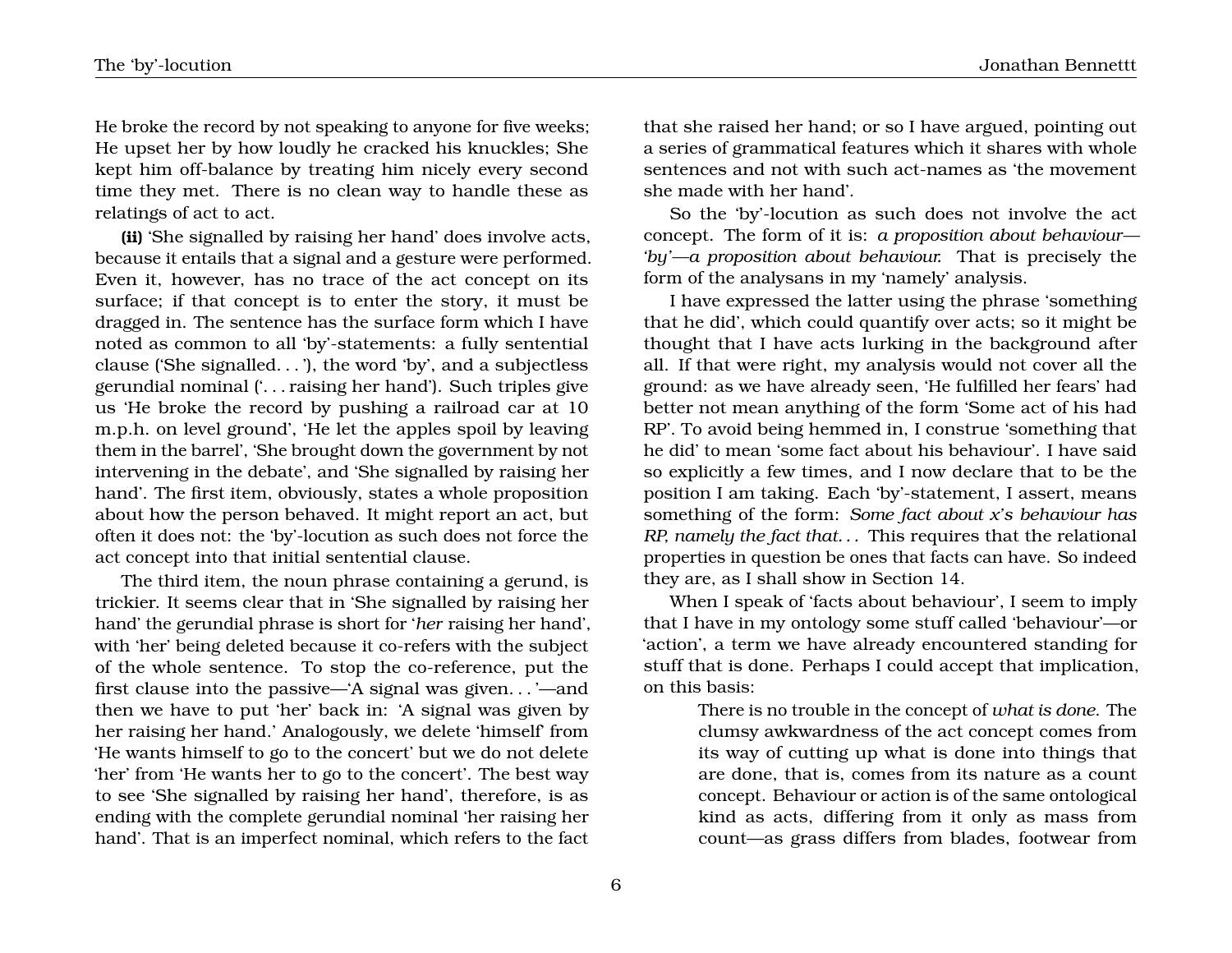shoes, cash from coins. So although I refuse to work with the act concept. I have no qualms in quantifying over items or portions or stretches of behaviour.

Even if that is right, though, I do not want to owe you a metaphysics of behaviour. Of course there is behaviour, some of which can be sliced into acts; but I need not give either of these a ground-floor place in my enterprise. What I call 'facts about behaviour' are really about people, specifically about how they behave, just as facts about heights are about how high things are. If I ask you to 'tell me about her behaviour', you are less likely to begin 'Her behaviour was. . . ' than to begin 'She. . . '.

#### **11. Intrinsic behavioural facts**

'She thatched the cottage.' 'How?' There must be an answer to this: Nobody could thatch a cottage without there being some other fact about her behaviour which resulted in the cottage's having newly placed thatch on its roof. 'He raised his hand.' 'How?' There must be an answer to this too. It might be 'He raised his hand by holding it in his other hand and hoisting it like a flag', or 'He raised his hand by tying it to a crane-hook and starting the crane'. It is of course more likely that no such intermediate behaviour was involved, and that he raised his hand by just raising it, and not through any other mode of behaviour that he could have embarked on as a means to getting his hand up. In such a case I shall say that he *immediately* raises his hand.<sup>1</sup> Even when he raises his right hand by hoisting it with his left, he immediately moves the latter. Most human behaviour involves immediately moving one's limbs or vocal cords.

Or so I believe, but some philosophers disagree. Accord-

ing to them, all action starts with a voluntary *act of the will* or *trying* or *setting oneself* to *φ*, or the like, which does not consist in one's moving.<sup>2</sup> This implies that we never immediately move our limbs or vocal cords. I shall assume without discussion that this minority view is wrong; if it is right, I could revise this book to fit it.

It is sometimes uncontroversially the case that behaviour starts with the person's voluntarily doing something other than moving, e.g. redirecting his thoughts. (The verbal question of whether turning one's thoughts is properly called 'behaviour' is negligible.) Suppose for example that I want you to stop talking, and I think that my best chance is to get you to think that you have embarrassed me. I deliberately turn my thoughts onto some shaming episode in my past, making myself blush. If my plan works, then *I have quietened you*, which entails that some fact about my behaviour has resulted in your being silent; and it is not a fact about how I moved. From now on I shall simplify things by setting aside all cases like this, and pretending that all behaviour involves moving. The only harm that this pretence might do to the work will be noted in Section 33.

When Agent immediately raises his hand, the question 'How?' has an answer: 'He raised his hand by immediately raising it.' This is unlike most instances of the form 'He φed by πing' in that here 'He πed' entails that he φed. There is no mystery about that, however. Whenever someone  $\phi$ s mediately, there is some value of  $\pi$  such that **(i)** 'He  $\pi$ ed' does not entail 'He  $\phi$ ed' and **(ii)** he  $\phi$ ed by  $\pi$ ing. That is what it is to do something mediately. When Agent raises his hand immediately, there is *ex hypothesi* no value of  $\pi$  satisfying those two conditions—merely one that satisfies **(ii)**.

<sup>1</sup> When Agent  $\phi$ s by  $\pi$ ing, I shall say that he  $\pi$  *more immediately* than he  $\phi$ s. We can thus easily define the uncomparative use of 'immediately' out of its comparative use. This use of '(im)mediate' has of course nothing to do with the direct/mediated distinction that I discuss in other chapters.

<sup>2</sup> H. A. Prichard, 'Acting, Willing, Desiring'; Jennifer Hornsby, *Actions*, chapter 3.